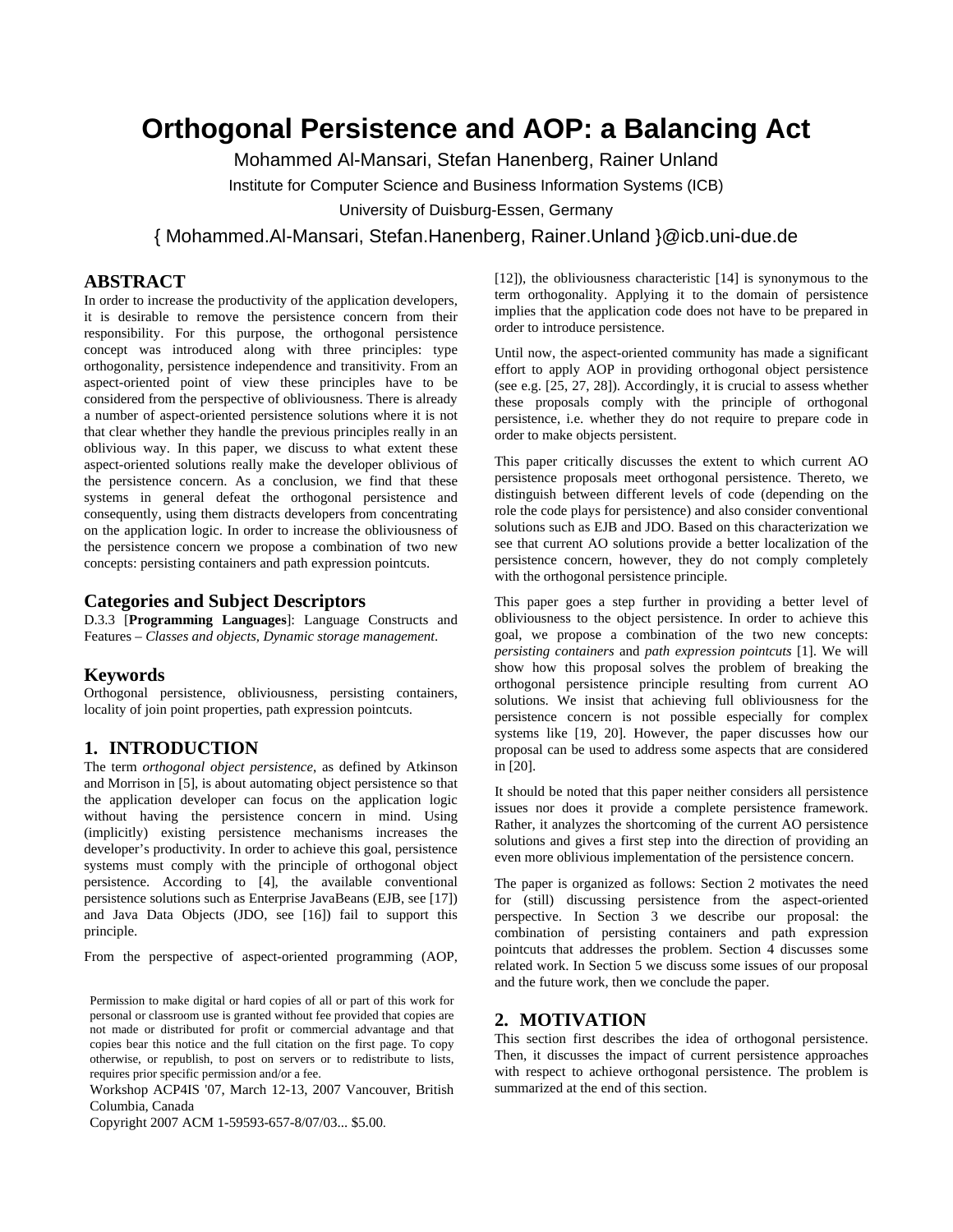## **2.1 Orthogonal Persistence**

Orthogonal persistence means that persistence can be achieved without requiring the programmers to address persistence issues on their own. To achieve this goal, persistence systems must comply with three principles (as proposed by Atkinson in [\[4\]](#page-6-1)):

- *Type Orthogonality*: All objects can be persistent or transient irrespective of their types, sizes or any other property. This ensures that the programmer does not have to specify by hand the persistence support for any type. Such handwork preparation distracts the programmer from focusing on the application logic.
- *Transitivity*: Persisting the whole object (i.e. the object and its directly and indirectly referenced objects) ensures the *persistence by reachability* mechanism [\[11\]](#page-6-12). This assures the consistency of the stored data and also the correct interpretation of the objects when data retrieval is required.
- *Persistence Independence*: The source and byte code should not require any changes to persisting objects. The developer is not concerned with writing code for moving objects from and to the datastore. Hence, for the code it does not matter whether it is used in a persistent or in a transient environment.

In other words, orthogonal persistence does not require the developer to do any special preparation within the application code to request or receive the persistence service. From an aspectoriented programming perspective, this requirement meets with the obliviousness property [[14\]](#page-6-5): By examining the code, one cannot tell that the persistence aspect is applied.

From that perspective, it seems obvious to use aspect-oriented programming techniques in order to achieve orthogonal persistence, since orthogonality is considered to be an essential part of aspect-orientation. In the meantime, some AOP solutions for providing object persistence have been proposed, e.g. [[25,](#page-6-6) [27,](#page-6-7) [28\]](#page-6-8). These systems provide somehow complete persistence frameworks that cover many issues of persistence: concurrency control, transaction management, distribution, object-relational mapping and SQL translation in case of relational databases, etc.

We distinguish between the following different kinds of how applications are required to be prepared in order to provide the functionality of persistence:

- The type-level preparation for persistence is about introducing persistence-related parts to the types definitions. For example making a persistent type implementing persistence-specific interfaces.
- The code-level preparation is about to include some code that participates in deciding when the objects should be made persistent. This kind of preparation can be noticed statically by examining the base code, for example, when the base code contains an invocation to a method that persists a given object.
- The object-level preparation cannot be figured out statically and it must be determined at run-time. For example, one cannot decide upfront whether an object is reachable from a persistent object.

The following sections discuss these different kinds of preparations in more detail and show that current approaches for

achieving persistence do not completely fulfill the requirements of orthogonal persistence.

# **2.2 Preparation on Type-Level**

One of the main problems with conventional persistence systems such as EJB is that they require the developers to define within their code the types and classes whose objects are to be made persistent. The programmers have to follow certain rules of the persistence framework. For example, in order to define a persistent type in EJB, the programmers define entity beans that must implement the interface javax.ejb. EntityBean. Also two other interfaces should be defined: javax.ejb.EJBObject and javax.ejb.EJBHome. Moreover, certain naming conventions must be followed. This breaks the type orthogonality principle since only the objects of types that follow these restrictions can be persisted. Also, this breaks the persistence independence principle since the code cannot be used in a non-persistence environment.

In the AO persistence solutions [[25,](#page-6-6) [27,](#page-6-7) [28\]](#page-6-8), developers have to write their own concrete application-specific aspect to define the persistent types, e.g., to let them extend the PersistentRoot class [[27\]](#page-6-7). Moreover, they have to be sure that they can introduce a new superclass to the targets, i.e. it is not valid if the target class already extends a different class due to single inheritance in Java. Then the class that directly extends another class cannot be made persistent, which contradicts with type orthogonality.



**Part(a)** – type preparation in conventional persistence systems



**Part(b)** – type preparation in current AOP persistence systems



<span id="page-1-0"></span>**Figure 1. Preparation of persistent objects on type-level.** 

Moreover, these proposals require the developers to apply certain naming conventions for types and their interface. As an example, in [[28\]](#page-6-8) the names of business layer classes must have the postfix Record. Also, the setter and getter methods in [\[27,](#page-6-7) [28\]](#page-6-8) should start with set and get, respectively, when defining the interface of a type whose objects are to be made persistent. In [[25\]](#page-6-6) the programmers are encouraged to follow such constraints when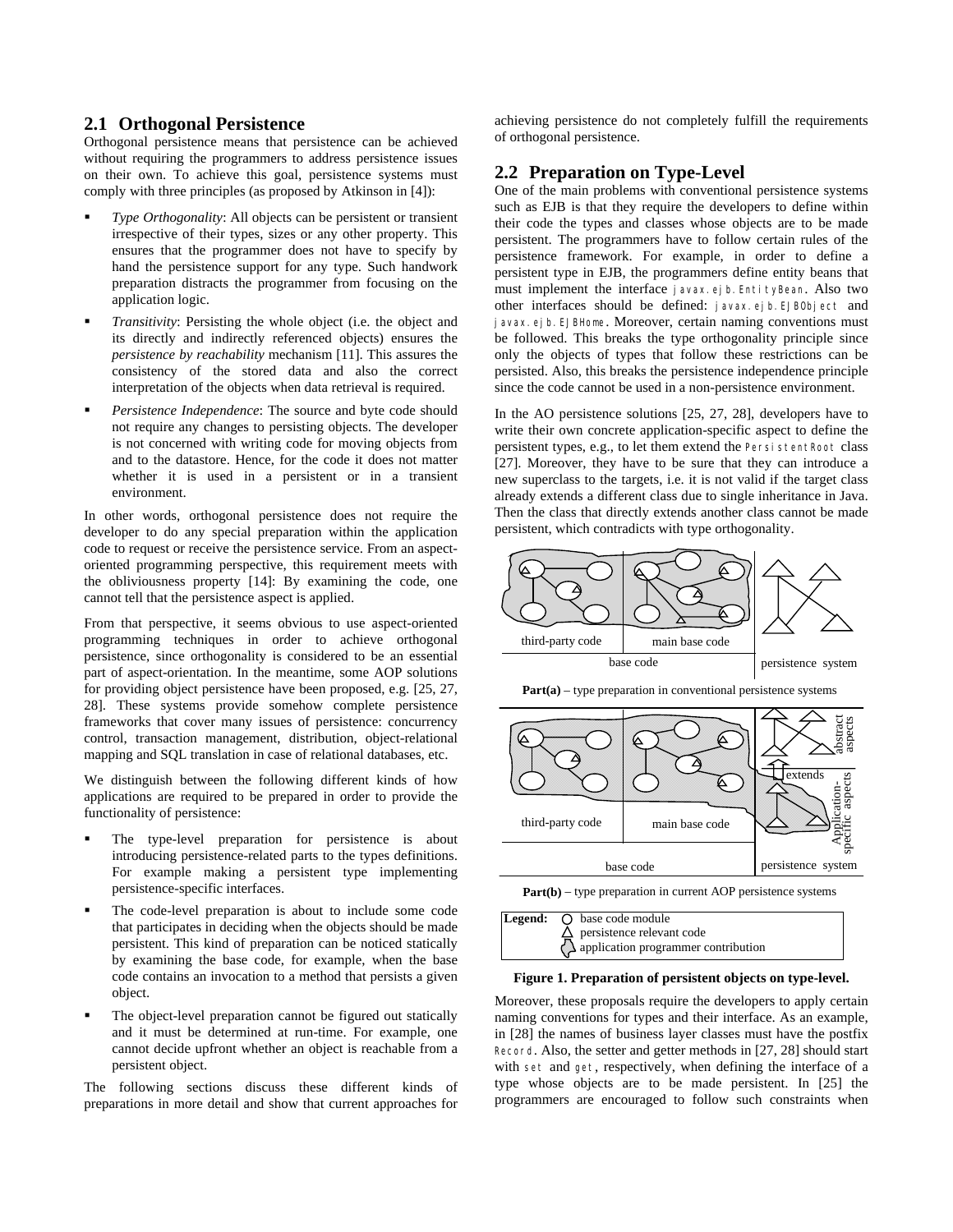defining their classes, otherwise they have to define such naming conventions in the configuration files of the framework which is still a type preparation.

Figure [1](#page-1-0) illustrates this situation. In part $(a)$ , the developers are concerned with specifying the types to be persistent in conventional systems such as EJB. Developers add the persistence-related code (triangles) to a number of classes (circles) of the base code. This code is either code they wrote on their own or code they imported from a third-party (like a tree package or a given data model). This means that the base code as well as the developer is not oblivious from the persistence system.

Part(b) of the figure shows how application developers have to be aware of the persistence by developing concrete extensions to the aspect-based persistence framework. The definitions of the types in the base code are still not oblivious since these definitions contain persistence-related constraints (the triangles).

Consequently, available AO persistence systems defeat the obliviousness property when modularizing the issue of preparing persistent types. These systems *shift* the problem of identifying the persistent types from the application base code layer to the persistence system layer: Instead of having for each persistent type an explicit declaration within its code, the enumeration of such types becomes part of those aspects that introduce the corresponding type hierarchy. The persistent types interfaces still have persistence-related code. On the one hand, this breaks the type orthogonality since the types that do not follow the persistence-related constraints cannot be made persistent. On the other hand, the developers must be sure that their base code types (including the imported ones) follow these constraints otherwise they have redefine these types or modify them in order to use them in the persistent environments, however, this will break the reusability of those types, hence defeating the persistence independence principle.

## **2.3 Preparation on Code-Level**

In conventional persistence systems such as JDO [\[16\]](#page-6-3), deciding when an object should be persisted is done statically at the codelevel. Developers explicitly invoke methods that persist instances of persistent types, e.g., by invoking the method makePersistent of a persistence manager in JDO with the object as an argument.

| 1. Company $c1 = new Company()$                              |  |  |  |  |  |  |  |
|--------------------------------------------------------------|--|--|--|--|--|--|--|
| $2. Company c2 = new Company()$                              |  |  |  |  |  |  |  |
| 3. Address al = $new$ Address();                             |  |  |  |  |  |  |  |
| 4. Address $a2 = new Address()$                              |  |  |  |  |  |  |  |
| $// \ldots$ till this point all objects are <b>transient</b> |  |  |  |  |  |  |  |
| 5. c1.setAddress(a1);                                        |  |  |  |  |  |  |  |
| 6. c2.setAddress(a2);                                        |  |  |  |  |  |  |  |
| 7. pm.makePersistent(c1); // persists:c1 and a1              |  |  |  |  |  |  |  |
| 8. a2.setStreet("NewStreet"); // doesn't persist: a2         |  |  |  |  |  |  |  |
| $1/1$ c2 and a2 are transient                                |  |  |  |  |  |  |  |
|                                                              |  |  |  |  |  |  |  |

<span id="page-2-0"></span>**Figure 2. Persisting objects in JDO explicitly on code-level.** 

Figure [2](#page-2-0) shows an example where company objects and address objects are instantiated. The makePersistent method persists the company instance c1. Its referenced address object a1 is persistent, as well. Since the company instance c2 is not explicitly requested to be made persistent, it remains transient. Figure [1\(](#page-1-0)a) (see previous section) still represents this situation because the preparation for persistence spreads over the base code. However,

the difference is that the persistence characteristics are not inherently connected to each object of a given type.

Similarly, in the AO persistence systems [[25,](#page-6-6) [27,](#page-6-7) [28\]](#page-6-8), the base code must include explicit invocations to the setter and the getter methods instead of accessing the fields directly in order to persist the corresponding objects. Also, the developers have to be sure that this constraint is fulfilled inside the types themselves, i.e., any access to a field inside its class should be done using the setter and the getter methods.

For example, in the first code line of Figure [3,](#page-2-1) the state change to the persistent company object is done by using the set method. This explicit invocation of the setter method will trigger the aspect to persist the changes in the object. However, the second line is changing the address field of the company object but this line of code does not follow the code constraints by the persistence aspects (the required invocation of the setter method for changing an object's state). Hence, the changes will not be persisted.

| 1. cl.setAddress(a1); |  |
|-----------------------|--|
|-----------------------|--|

- // *if* c1 *is a persistent* Company *object then this state change is persisted*
- $cl.address = al$ ;
- // *if* c1 *is a persistent* Company *object then this state change is not persisted*

#### <span id="page-2-1"></span>**Figure 3. Preparing code for persistence in AO solutions.**

This situation is depicted in Figure [4.](#page-2-2) Here, the application developers are concerned with ensuring persistence in the base code and in the persistence system level. Note that the application developer must prepare the third-party code classes for persistence (in order to fulfill naming conventions, etc.). If these imported classes are in byte-code format, it would be difficult to prepare them. This prevents developers from reusing such types in a persistent and in a transient environment unless the third-party developer is aware of the AO persistence framework being used. However, this is against the persistence independence principle.



<span id="page-2-2"></span>**Figure 4. Code-Level preparation in AO persistence solutions.**

# **2.4 Preparation on Object-Level**

In Figure [5,](#page-3-1) the two concrete pointcuts are from the DatabaseAccess aspect of the persistence framework in [\[27\]](#page-6-7). If the Company and Address classes are declared to extend the PersistentRoot class in the ApplicationDatabaseAccess aspect, then the trapInstantiations pointcut selects all Company and Address objects at the time they are created. The associated advice will persist these objects preventing the developers from using, e.g., c2 as a transient object unless it's declared transient.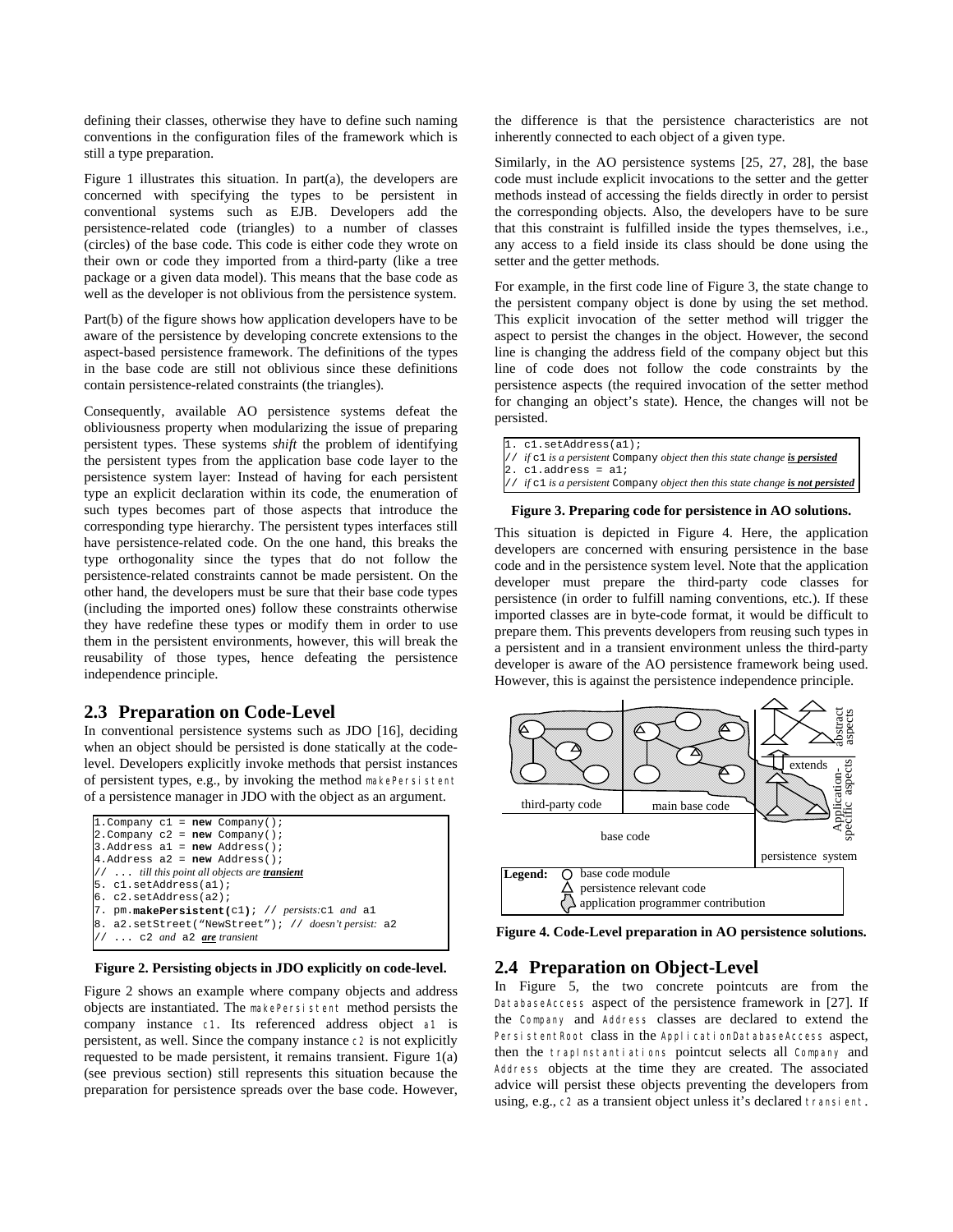A developer must thus consider an inverse problem: How to specify individual transient objects?

If the intention of the developer is to use the Company object c2 as a temporary object then (s)he has to define this object as transient, defeating the persistence independence principle. Otherwise, if the developer performs a query to know how many Company instances the database contains so far then the query returns a wrong number, i.e. 2 instead of 1.

The difference between code level and object-level preparation is that in the former, one can see the preparation statically (e.g. by examining the base code). On the other hand, the object preparation could not be noticed by looking into the base code, however, it is determined dynamically. In Figure 4, the code does not reflect the fact that the four objects are to be made persistent, however, this fact is determined by the persistence aspect. Hence, we consider this preparation as an object-level situation.



<span id="page-3-1"></span>**Figure 5. Persisting objects in AO systems on object-level.** 

Assume that companies are persistent objects and its address objects are only persistent by reachability. The trapUpdates (cf. Figure [5\)](#page-3-1) pointcut uses the this designator to expose the current executing object that must be of type PersistentRoot. In Figure [6,](#page-3-2) an address instance a is being changed inside the context of a PostCodeConverter object. Since address objects do not extend Persi stentRoot, the trapUpdates pointcut does not select the set join points that update addresses. Hence, the pointcut does not select the change of the postcode of the address object a, and the update is not recorded in the database. However, due to the transitivity principle, it is necessary that also changes of the address object lead to an update of its corresponding database representation (as an object owned by a company object).

| // The base code inside PostCodeCoverter                  |  |  |  |  |  |  |  |
|-----------------------------------------------------------|--|--|--|--|--|--|--|
| public void chqPCode(Address a) {                         |  |  |  |  |  |  |  |
| a.setPostCode("D-45117"); $// \ldots$ a may be persistent |  |  |  |  |  |  |  |
|                                                           |  |  |  |  |  |  |  |

#### <span id="page-3-2"></span>**Figure 6. Persisting updates in AO systems on object-level.**

Nevertheless, current AO systems do not permit to select a join point due to the reachability between objects (which is an information about object relationships). The reason is that this kind of object information is a *non-local join point property* [[15,](#page-6-13) [1\]](#page-6-9): It cannot be derived from the available local context at this join point. Unfortunately, these systems do not provide constructs for accessing non-local join point properties that are based on object relationships. In such situations, the reachability would not be easy to figure and hence breaking the transitivity principle.

## **2.5 Problem Statement**

Current aspect-oriented persistence systems do not support the obliviousness property. Firstly, the developers of the base code still need to prepare the objects at type-level for persistence that is against the type orthogonality. Secondly, the developers still have to concern with the persistence at the code-level that breaks the persistence independence property. Thirdly, storing and updating persistent objects defeat the persistence independence principle due to the overestimated pointcut specifications. Moreover, updates may also break the transitivity principle since there is no support for non-local object-information join point properties.

## <span id="page-3-0"></span>**3. SOLUTION**

This section describes our proposal to solve the problems described above. The first subsection describes the concept of persisting containers along with an example that shows how using these containers fulfills type orthogonality and persistence independence. The second subsection shows how path expression pointcuts can be used along with persisting containers to fulfill the transitivity principle of orthogonal persistence.



<span id="page-3-3"></span>**Figure 7. Persisting Containers for a Company object model.** 

# **3.1 Persisting Containers**

The persisting container is an object of type PersistedList that is maintained by the aspect and provides the persistence service to all objects it contains as an ad-hoc functionality similar to the idea of *spontaneous containers* [[26\]](#page-6-14): When an object is added to a persisting container, it is provided with the needed persistence manipulations, when the object is removed from the container, it will not receive this service anymore. All objects of any type have the same right to persist since any object can be added to the containers. Figure [7](#page-3-3) shows the design of the persisting containers and an example of how they can be used.

Accordingly, the developers are free to use any object model without concerning with preparing the classes in that model by changing their inheritance structure. In Figure [7,](#page-3-3) e.g., the Company object model is used. Hence, any Company object that is added to a persisting container is going to be persisted along with its reference closure. In this way, the base code is completely oblivious with respect to specifying persistent types. Since there is no need to explicitly declare them as persistent types, e.g., by means of the declare parents construct. Moreover, the application developer and the third-party developer can remain oblivious to this persistence issue. Figure [8](#page-4-0) illustrates this result,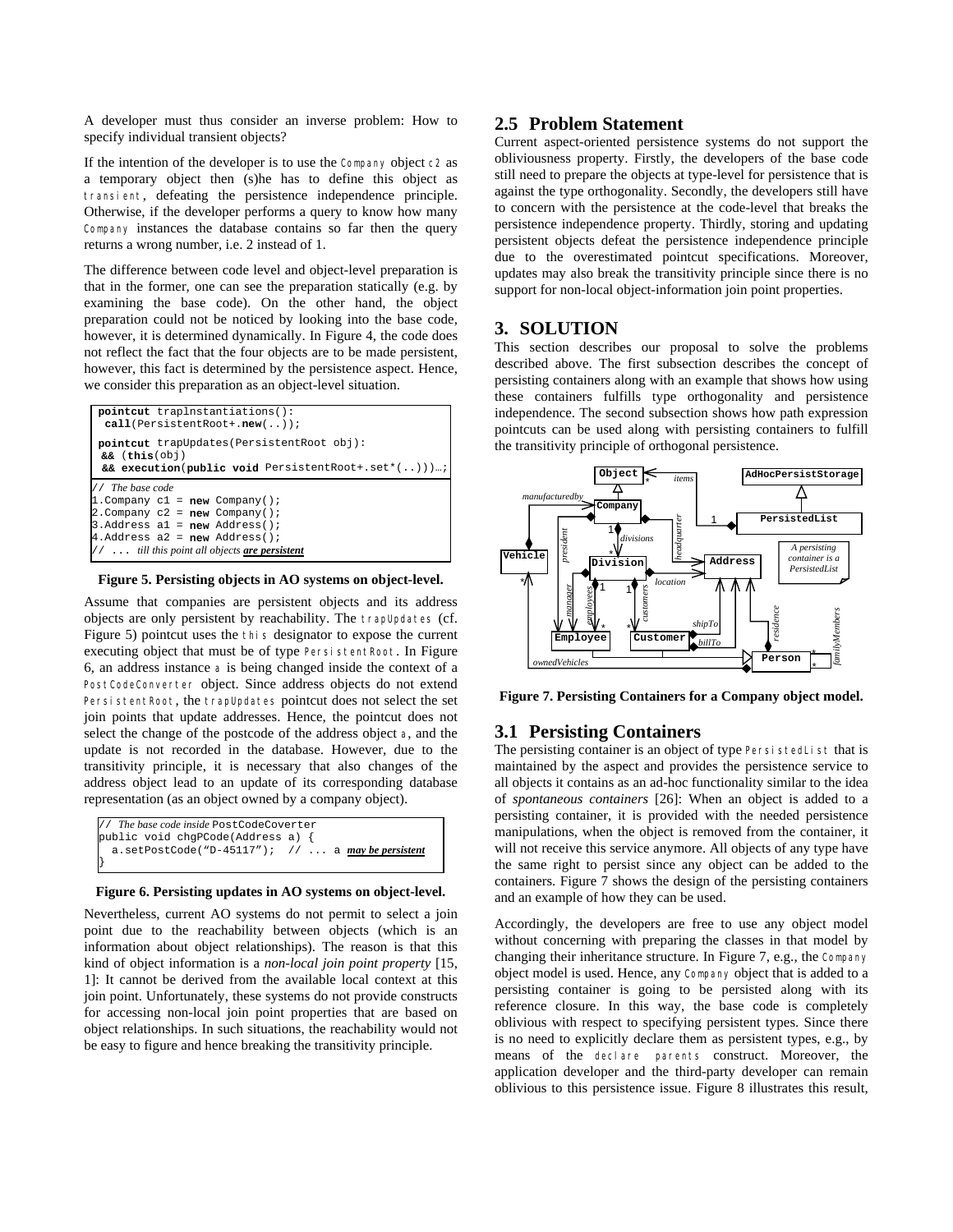where the base code modules (circles) do not contain any persistence-related parts.



<span id="page-4-0"></span>**Figure 8. Obliviousness by Persisting containers on type-level.** 

Consequently, the type orthogonality and the persistence independence principles are met with respect to the preparation of persistent object on the type-level. Firstly, all objects can be persisted irrespective of their types. Secondly, the base code and its developers do not have to be aware of the persistence concern and the same code could be used in either transient or persistent environments, which in turn promotes the reusability of the code.

## **3.2 Path Expression Pointcuts**

Path expression pointcut [[1\]](#page-6-9) (path pointcut for short) is a new pointcut construct that applies the well-known path expression technique [[7\]](#page-6-15) to AOP in order to provide aspects with access to the non-local object information and to solve the reachability queries between objects in the object graph. The general form is (see section 3.1 in [\[1\]](#page-6-9) for the path pointcut syntax details):

**path**(PathExpressionPattern);

The path pointcut searches the object graphs for the reference paths that match the given path expression pattern. When there is at least one matching path at a given join point, then this join point is selected. The path expression patterns can specify some objects as source, target or intermediate objects of the paths. This can be achieved either by using the exact type patterns, the exact objects names or by using the wildcard patterns. Moreover, the associations between objects can be specified by names or by using the wildcards "\*" and "/". The path pointcut can be used like all other pointcut designators and they can be composed by means of operators "&&", "||" and "!".

Consider the following pointcut:

```
 pointcut pc(Company c, Person p, Object o): 
  path(c - *-> Employee p - /-> o) && set(* *) && target(o);
```
This pointcut picks out every set join point whose target is the object o and there is at least one path between the objects c and o via p. The "\*" in the path expression pattern indicates that there is a direct relationship between c and p: the object p is the value of a field in c. However, the name of the field is not relevant for this path specification. The wildcard "/" indicates that there may be many objects on the path between these objects: the objects p and o are indirectly related.

The binding mechanism in the path pointcut binds the objects described in the path expression to the corresponding variables in the pointcut's header. The result of a path expression is a set of distinct valid parameter bindings irrespective of the number of the

matching paths. This set of parameter bindings is exposed from the join point context to the aspect.



<span id="page-4-1"></span>**Figure 9. Two paths between a company and an address.** 

For example, in Figure [9,](#page-4-1) the given path expression matches two paths: (com –headquarter-> addr) and (com –divisions-> div -location-> addr), however, the only valid parameter binding is: (c=com, a=addr).

The path pointcut allows multiple occurances of a variable name and it applies a sort of unification so that all these occurrences points to the same object. In Figure [9,](#page-4-1) the variable name a, used as a target in the path expression and then it is used in the target pointcut, but the path pointcut binds both to the addr object.



<span id="page-4-2"></span>**Figure 10. Two paths from Division to Address via Customer.** 

If the path pointcut returns more than one binding, then the associated advice must be executed as many times as the number of the bindings. For example, in Figure [10,](#page-4-2) the resulting bindings of the pointcut pc are:  $(d=di v, c=c1, a=ad1)$  and  $(d=di v, d=di v, d=di)$ c=c2, a=ad2). Hence, each advice that is associated with this pointcut must be executed two times, each with a single binding.

```
 public boolean addrChg(Object[] o1, Object[] o2) { 
  Customer cust1 = (Customer) o1[1]; 
  Customer cust2 = (Customer) o2[1]; 
  return cust1.getBalance() > cust2.getBalance(); 
} 
pointcut pc(Div d, Customer c, Address a): 
  set(* *)&& target(a) 
  && path(d -/-> c -/-> a) orderBy(this.addrChg);
```
#### <span id="page-4-3"></span>**Figure 11. Possible ordering method specification.**

Assume that there are two concurrent transactions each updates one of the objects ad1 and ad2 and that the developer wants to run these concurrent changes in a descending order by customers' balances. Since the balance of c2 is greater, the advice must be executed first on the binding: (d=div, c=c2, a=ad2).

For this purpose, the developer can use the orderBy construct with the path pointcut. It takes a name of the method containing the ordering code specified by the developer in a similar way to the compare method of the Comparable interface in the Java API. For example, in the pointcut pc of Figure [11,](#page-4-3) the parameter of the orderBy is the name of the method addrChg that has two array parameters of type Object each represents a binding. The method extracts the second element from both arrays, casts them to type Customer and returns the comparison result between their balance fields. When no orderBy clause is specified, then the order would be undefined.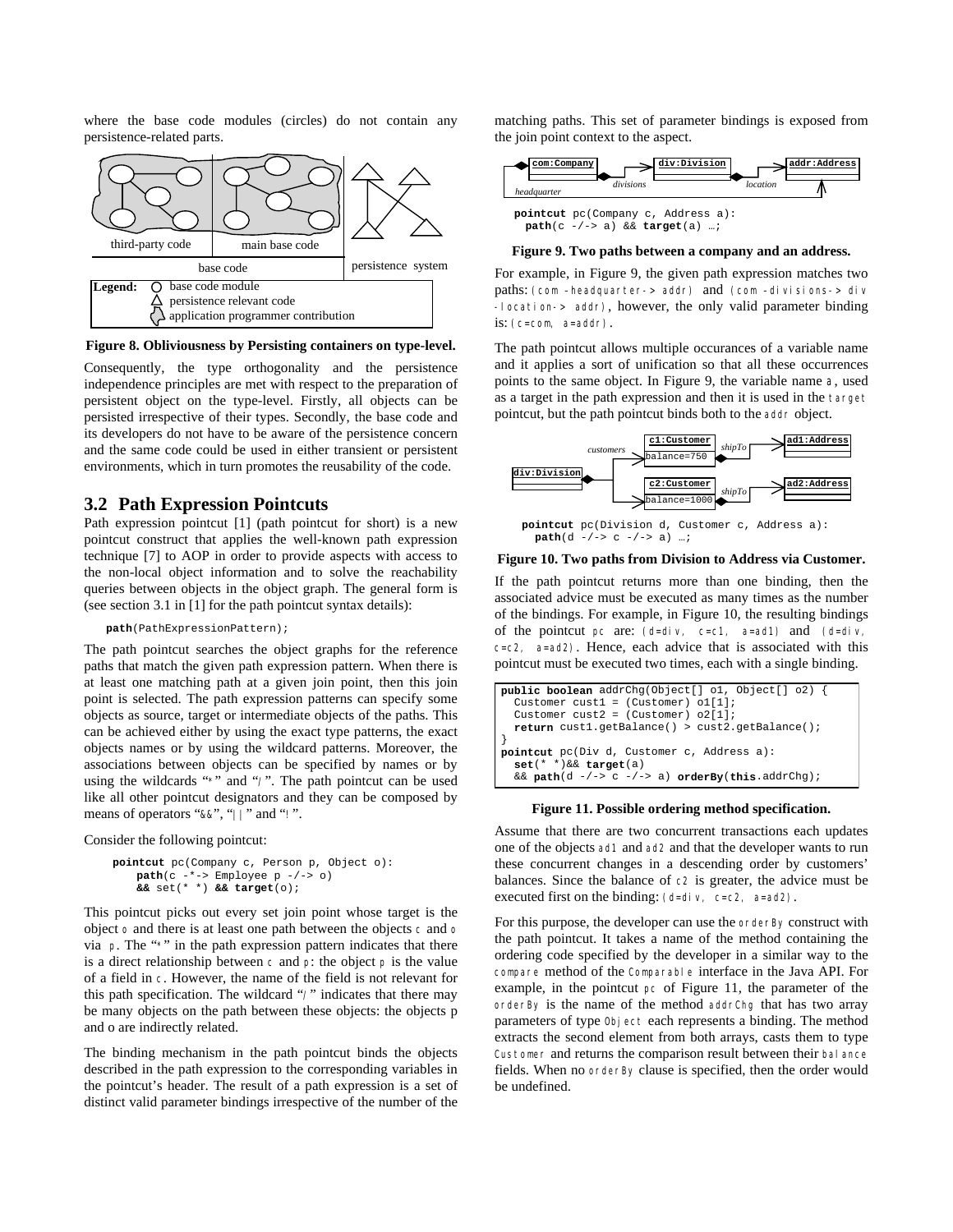

#### <span id="page-5-2"></span>**Figure 12. Obliviousness by path pc and persisting containers.**

Figure [12](#page-5-2) illustrates how our proposal could be used to support persistence by reachability. Two PostCodeConverter objects, pcc1 and pcc2, modify the states of objects a1 and a2, respectively. Object a1 is part of the company object c1, which belongs to the container p; hence c1 and its object closure are made persistent. However, c2 is not persisted since it is not a part of any container.

The pointcut trapUpdates uses the path pointcut and it picks out all set join points where the target object o is reachable from a persisting container pl. There is only one matching path between a container and an object being changed. This path is resolved to one binding: (pl=p, o=a1), which is exposed to the aspect so that all relevant local and non-local object information at the selected join point can be accessed. As a result, the trapUpdates pointcut picks out only the state changes on the object a1 and not a2.

According to this example, persisting containers and path pointcuts can be used in an oblivious way to the base code and the application developer when preparing object for persistence. The base code contains no signs of the availability of the persistence service with respect to any level (type, code and object). Hence, this solution complies with type orthogonality and persistence independence principles without defeating the transitivity.

## <span id="page-5-0"></span>**4. RELATED WORK**

In [\[26\]](#page-6-14), the idea of spontaneous containers was introduced to provide dynamic middleware services to any object, e.g. mobile nodes, from the time this object is added to the container. When the object leaves the container, it won't receive the service anymore. In our proposal we use this idea in order to provide the persistence middleware service to the contained objects.

Path expressions [[7\]](#page-6-15) technique has been applied to many other domains, e.g. XPath language [[8\]](#page-6-16) that is used to address some parts of the XML [\[6\]](#page-6-17) documents. In this paper, the intention of applying path expressions to AOP is to get access to different parts of object information in the object graph.

Adaptive programming [[22\]](#page-6-18) and strategic programming [[21\]](#page-6-19) use the so-called traversal strategies and schemas that are similar to the path expressions. In aspect-based version of these technologies, the advice is triggered whenever the visitor component visits an object from a path that matches the given traversal. This is in contrast to the path pointcut that could be used for selecting join points as well as exposing object paths.

A large research effort is done to provide access to the non-local join point properties. For example, there are approaches for accessing non-local execution trace [\[3,](#page-6-20) [9,](#page-6-21) [10,](#page-6-22) [30,](#page-6-23) [31\]](#page-6-24). The data flow pointcut from [\[23\]](#page-6-25) provides access to non-local data flow information. Moreover, the cflow pointcut in AspectJ [[18\]](#page-6-26) provides access to the non-local call stack. However, these proposals neither point to nor solve the problem of using nonlocal join point properties that are based on object information and object relationships.

The importance of expressive pointcuts in AOP is discussed in [[24\]](#page-6-27) where it has been proven that expressive pointcuts increase the modularity and make aspects robust against the changes in the application base code. Also in [\[29\]](#page-6-28) the authors insist on the need for more expressive join point models that reflect the mental model of the developer. Path expression pointcuts increase the expressiveness of the pointcut language in order to provide better designation over object relationships.

## <span id="page-5-1"></span>**5. DISCUSSION AND CONCLUSION**

In general, we believe that achieving a complete obliviousness is not possible, especially when concerning with the rest of persistence issues such as those applying sophisticated transaction management techniques [[19\]](#page-6-10). However, the main goal of the paper is to find the extent to which the current AO persistence solutions support orthogonal persistence.

We find that these systems do not fulfill type orthogonality and persistence independence at the type level. Moreover, they break persistence independence at code level. Also, they defeat persistence independence and transitivity properties at the object level. For solving these problems, we proposed the use of persisting containers and path expression pointcuts.

One important facet of our analysis is that the current AO persistence proposals suffer from the problem of overestimated pointcut specifications that make aspects apply to all objects rather than individual objects. For example, the pointcuts trapInstantiations and trapUpdates in [\[27\]](#page-6-7) exhibit this problem: Save "all" instantiated objects of the specified types and persist "all" changes to their persistent states, respectively.

This observation meets the one in the AO challenge case study [[20\]](#page-6-11): How to assign different transaction manipulations to individual transactional objects? As for persistent objects, our proposed concepts of persisting containers and path expression pointcuts could be utilized to modularize some aspects considered in this study. For example, an aspect can maintain two different containers each provides a specific transaction mechanism for its objects. Also, the cascading version-based locking mechanism [[11\]](#page-6-12) requires access to all owner transactional objects of the currently updated one to check their versions, which can be solved by the extended path pointcuts [[2\]](#page-6-29). The aspect Versioned can use path pointcuts to specify transactional objects in the matching paths from any source to the object being changed. Moreover, the path pointcuts can be used in the Shared aspect to designate the transactional-shared object to ensure accessing them in mutual exclusion.

Our proposal is still in its evolution phase, so that we have a lot of concerns that need to be resolved. For example, how to provide a better solution for the problem of specifying persistent objects at the time they are instantiated. This means how and when to add